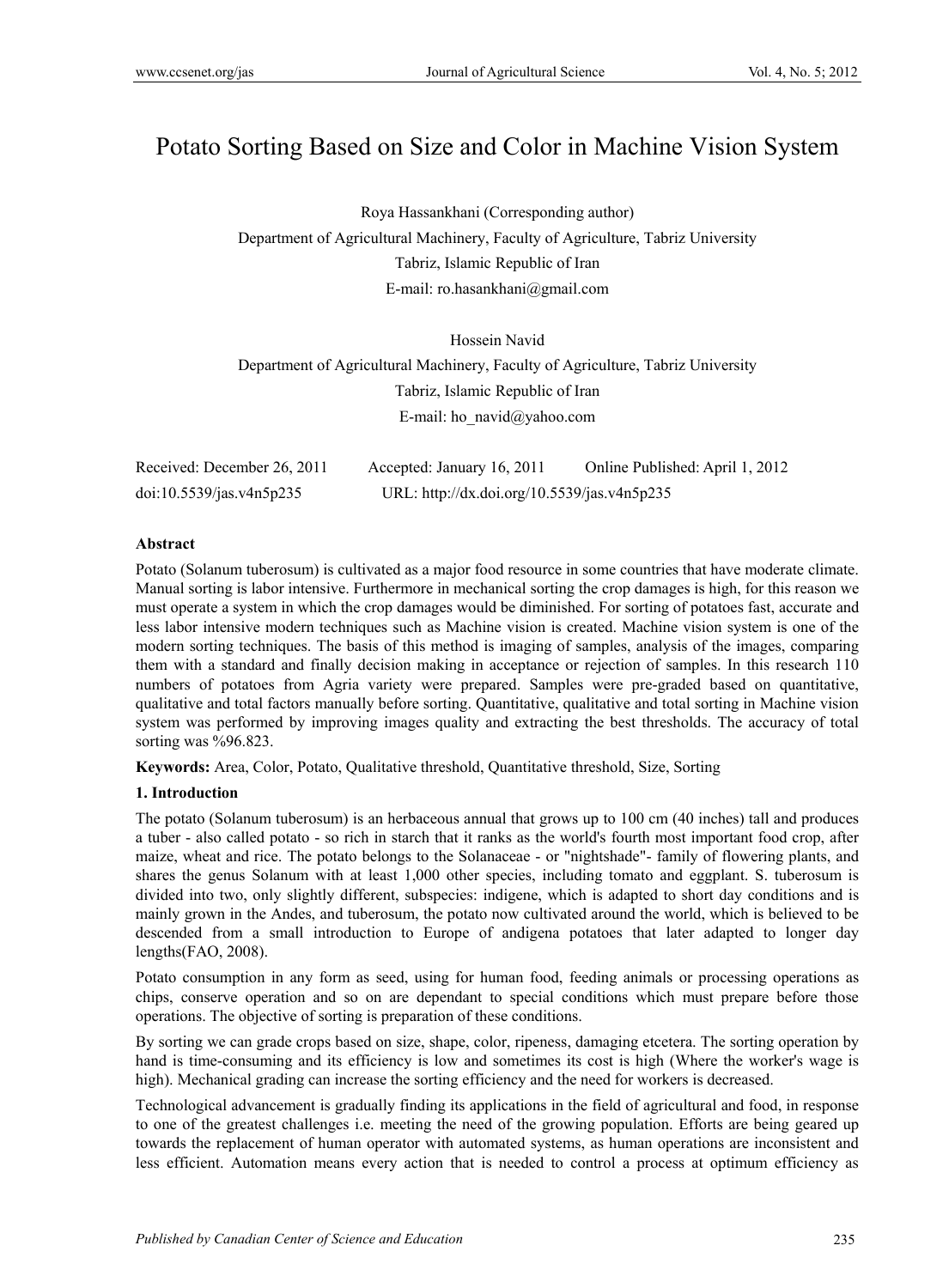controlled by a system that operates using instructions that have been programmed into it or response to some activities. Automated systems in most cases are faster and more precise (Narendra and Hareesh, 2010).

By using machine vision systems and image processing techniques we can grade the crops by high precision and speed and diminish crop damages. Computer vision has been recognized as a potential technique for the guidance or control of agricultural and food processes. Therefore, over the past 25 years, extensive studies have been carried out, thus generating many publications (Narendra and Hareesh, 2010).

In this research we operated the image processing techniques and finally the program is tested.

Machine vision has been applied for sorting of a wide range of agricultural products. Some of theses researches are mentioned bellow:

Von Beckmann and Bulley in 1978 developed an electronic sorter for color and size grading of tomatoes. They used the ratio of surface reflectance in wavelength of 600 and 660 nm to sort tomatoes in 4 grades (Von Beckmann and Bulley, 1978).

Miller and Delwiche in 1989, developed a color vision system for detection and sorting of ripe peaches. For peach sorting their color was compared to color of standard ripe peach (Miller and Delwiche, 1989).

A prototype inspection station based on the United States Department of Agriculture (USDA) inspection standards was developed for potato grading. The station consisted of an imaging chamber, conveyor, camera, sorting unit, and personal computer for image acquisition, analysis, and equipment control. A sample of 9.1kg (201b) of pregraded potatoes was evaluated in three separate experimental runs to assess the system performance. The system correctly classified 80%, 77%, and 88% of the moving potatoes in the three runs at 3 potatoes/min, and 98%, 97%, and 97%, in three runs of stationary potatoes. Shape analysis was adversely affected by the potato motion, and this contributed to the misclassification error (Heinemann et al., 1996).

Laykin in 2002, used three methods for sorting of tomatoes. These methods were: Mean-Standard deviation, Slide Blocks and Quad tree (Laykin et al., 2002).

Deck in 1995 compared the color segmentation results of a Multilayer Feed Forward Neural Network (MLF-NN) and a traditional classifier for the color inspection of potatoes (Deck et al., 1995).

Tao et al., in 1995 represented a method for sorting of green and good potatoes. They used HSI color system. Samples of potatoes were sorted by experts and farmers. They used 40 numbers of green and good potatoes in training phase and 20 numbers for each grade in test phase. In training phase all 40 good potatoes and 38 numbers of 40 green potatoes and in test phase all 20 good potatoes and 18 of 20 numbers of green potatoes were sorted correctly. The results of human and machine detection were close (Tao et al., 1995).

A high speed machine vision system for the quality inspection and grading of potatoes has been presented by Noordam et al. in 1995. The vision system graded potatoes on size, shape and external defects. For color grading of potatoes they used Linear Discriminate Analysis (LDA) and MLF-NN techniques. Results of LDA and MLF-NN sorting techniques implementing for different variety of potatoes were respectively 86.8%- 98.6% and 88.1% - 99.2% (Noordam et al., 1995).

Zhou et al. (1998) evaluated weight, cross-sectional diameter, shape, and color of three cultivars of potato using a computer vision system which was able to classify 50 potato images per second. An ellipse was used as the shape descriptor for potato shape inspection and color thresholding was performed in the hue-saturation-value (HSV) color space to detect green color defects. The average success rate was 91.2% for weight inspection and 88.7% for diameter inspection. The shape and color inspection algorithms achieved 85.5% and 78.0% success rates, respectively. The overall success rate, combining all of the above criteria, was 86.5%.

Rios-Cabrera et al. (2008) determined potato quality evaluating physical properties using Artificial Neural Networks (ANN's) to find misshapen potatoes. The results showed that FuzzyARTMAP outperformed the other models due to its stability and convergence speed with times as low as 1 ms per pattern which demonstrates its suitability for real-time inspection. Several algorithms to determine potato defects such as greening, scab, cracks were proposed.

Barnes, et al. (2009) introduced novel methods for detecting blemishes in potatoes using machine vision. The results show that the method is able to build "minimalist" classifiers that optimize detection performance at low computational cost. In experiments, minimalist blemish detectors were trained for both white and red potato varieties, achieving 89.6% and 89.5% accuracy respectively.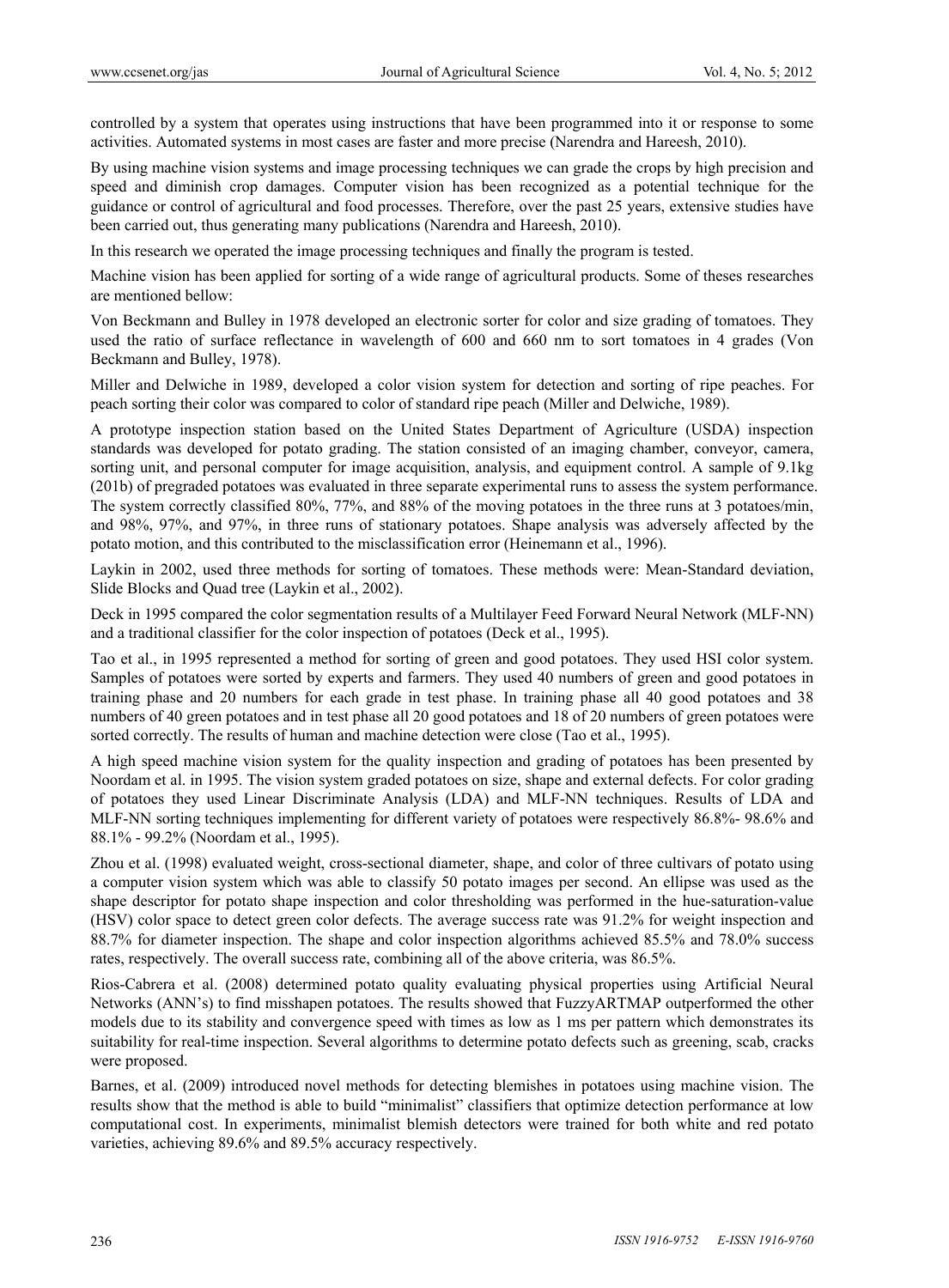## **2. Materials and Methods**

*2.1 Sorting Mechanism* 

The sorting mechanism was consisted of:

- 1) Lighting chamber
- 2) Lighting source
- 3) CCD camera
- 4) Personal computer

The lighting source selection is a key factor in image processing operation. In designing the lighting chamber the outer light must be eliminated. In this research we used four florescent lamps by lateral positions in chamber and camera lens was entire to lighting chamber by a hole which was only entrance to outer which was covered by camera lens. Potatoes were placed under camera lens in the center of lighting chamber. A camera which was selected for image capturing was CCD camera. The software of this system was MATLAB (R2008a).

#### *2.2 Quantitative Sorting Procedure*

## 2.2.1 Transformation of RGB to Gray Scale Image

When a RGB is transformed to gray scale image, the image size is decreased and the image processing is accelerated.

## 2.2.2 Calculation of Threshold

Threshold extraction is the best way for image segmentation. If the image is consisted of a light object in a dark background, the grayscale pixels are placed in two modes.

## 2.2.3 Image Noise Elimination

In this research for elimination of some noises and reaching the best boundary, we used 25 by 25 Gaussian Low-pass Filter by standard deviation of 15. The way which we selected was the Replicating method. In this method size was developed by replication of values in outer boundary.

#### 2.2.4 Extraction of Boundary

Boundary extraction is a major technique in image pre-processing and is used in the most algorithms. Boundary detection is the basic process for extraction of image information. We must select one method which its sensitivity to image noises is the least and can extract continuous boundary in a simple and fast way. We used Sobel estimate which its sensitivity to horizontal and vertical boundaries is higher than others. Sobel extracts boundary by non-linear calculation and it isn't dependant to point value.

#### 2.2.5 Calculation of Area

By labeling the extracted boundary we can calculate quantitative parameters such as max diameter, min diameter, equivalent diameter, area, and perimeter and so on. We can use all these parameters to grade potatoes based on size. In this research we employed the area. The area was calculated by counting the number of pixels in the labeled region.

#### *2.3 Qualitative Sorting Procedure*

#### 2.3.1 Evaluation the Combination of Intensity Transformation Functions and Color Spaces

The various combinations of intensity transformation functions and color spaces were implemented on images and by detection the pixels that belong to health class and numbering them, by dividing them to the total number of pixels the percentage of health class was calculated. By comparing the percentage with the percentage that specified by experts, the  $R^2$  of them was calculated. The best combination which has the highest  $R^2$  is 0.989 that belongs to the combination of HSV color space and logarithmic transformation (figure1).

#### **3. Results and Discussion**

## *3.1 Threshold Extracting and Evaluating in Quantitative Sorting*

For calculation of area threshold, we divided each grade to training and testing groups. In training group the numbers of Small, Medium and Large groups were respectively: 12, 20 and 23.

For extracting the proper threshold, the tubers were pre-graded by experts in classes of Small, Medium and Large sizes. Thereafter each class was divided to phases: Training and Testing. In Training phase the threshold was extracted according to table (1), relations (1), (2) and (3). For evaluating the accuracy of this threshold to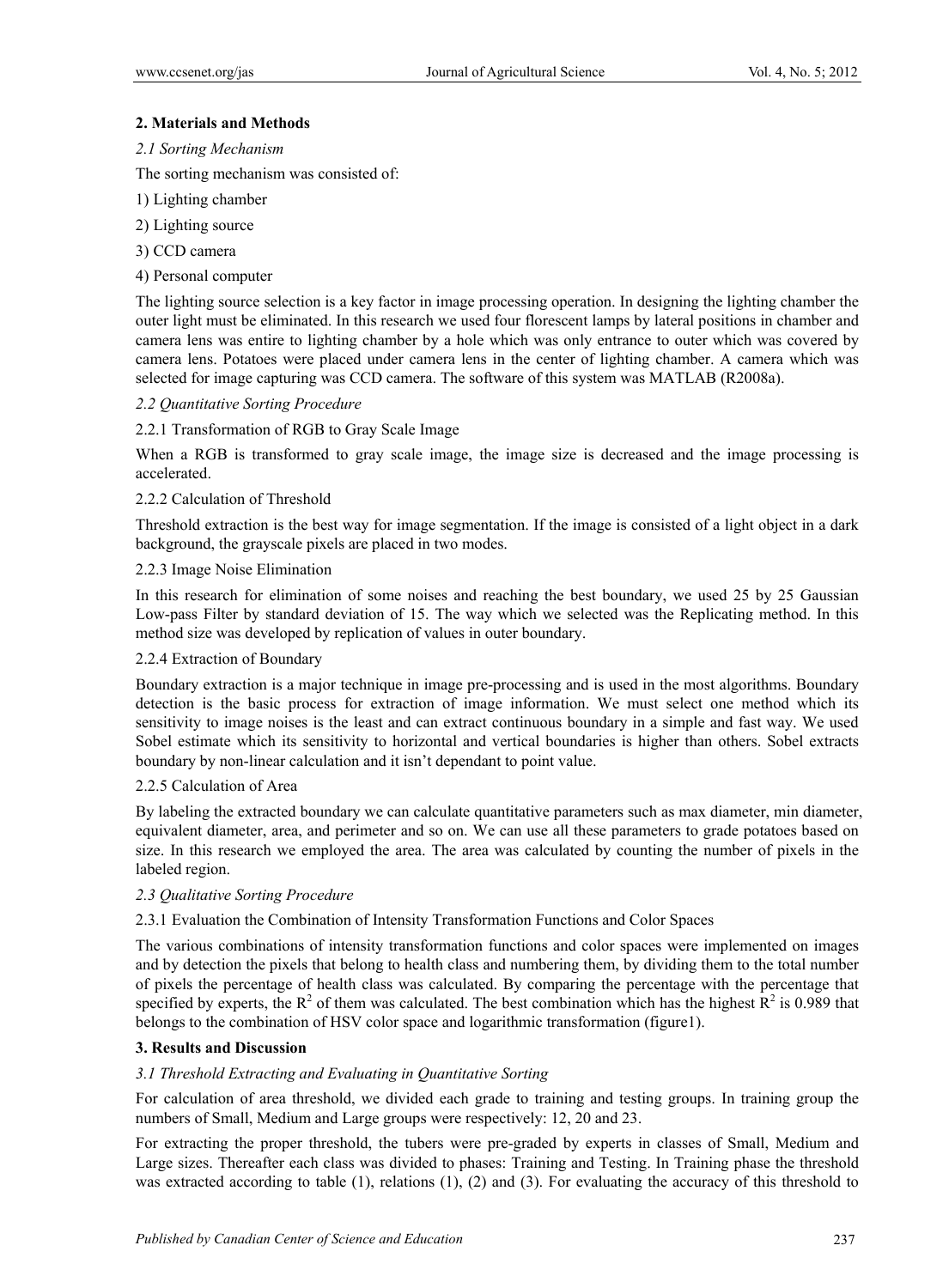classify the samples based on size, it was operated on the samples of Test phase. This process is represented in table (2). As represented in this table the accuracy of this threshold on sorting test samples based on size was 100%.

$$
\begin{cases}\n d_1 = \frac{(a_2 + b_1)}{2} \\
 d_2 = \frac{(b_2 + c_1)}{2}\n\end{cases}
$$
\n(1)

$$
\begin{cases}\nSmall < d_1 \\
d_1 \leq Medium \leq d_2 \\
d_2 < L \text{ arg } e\n\end{cases}
$$
\n
$$
(2)
$$

$$
\begin{cases}\nSmall < 995.577 \\
995.577 \le \text{Medium} \le 1472.393 \\
L \text{ arg } e > 1472.393\n\end{cases} \tag{3}
$$

## *3.2 Threshold Extracting and Evaluating in Qualitative Sorting*

110 numbers of potatoes were pre-graded by experts into 19 numbers of Grade1, 37 numbers of Grade 2, 33 numbers of Grade 3 and 21 numbers of Rejected groups. For extraction of appropriate threshold the samples were divided into two groups of Training and Testing. In Training phase the threshold was extracted by implementing the qualitative algorithm based on combination of logarithmic transformation with coefficient of 0.5 and HSV color space. The extracted threshold was implemented on the testing phase to identify accuracy of qualitative sorting. The process of threshold extraction is represented in table (3) and relations (4), (5) and (6). The evaluating of the extracted threshold is represented in table (4).

$$
\begin{cases}\n e_1 = \frac{(a_1 + b_2)}{2} \\
 e_2 = \frac{(b_1 + c_2)}{2} \\
 e_3 = \frac{(c_1 + d_2)}{2}\n\end{cases}
$$
\n(4)

$$
\begin{cases}\ne_1 < Grade1 \\
e_2 < Grade2 \le e_1 \\
e_3 < Grade3 \le e_2 \\
e_3 \le \text{Re } jected\n\end{cases} \tag{5}
$$

$$
\begin{cases}\nGrade 1 > 95.515 \\
86.2 < Grade 2 \le 95.515 \\
60.4 < Grade 3 \le 86.2 \\
Re jected \le 60.4\n\end{cases} \tag{6}
$$

#### *3.3 Threshold Extracting for Total Sorting*

For total sorting, at first the threshold was extracted. This threshold was based on the considerable sorting factors in quantitative and qualitative sorting. For example the factors of small size and rejected qualitative were combined to create the total sorting threshold in Rejected group and so on. These factors are represented in table (5).

#### *3.4 Total Sorting*

For total sorting the samples were pre-graded by experts then the total sorting threshold was implemented by applying the total sorting algorithm. The result of total sorting was based on the comparison between pre-graded and algorithm graded samples. The result is shown in table (6).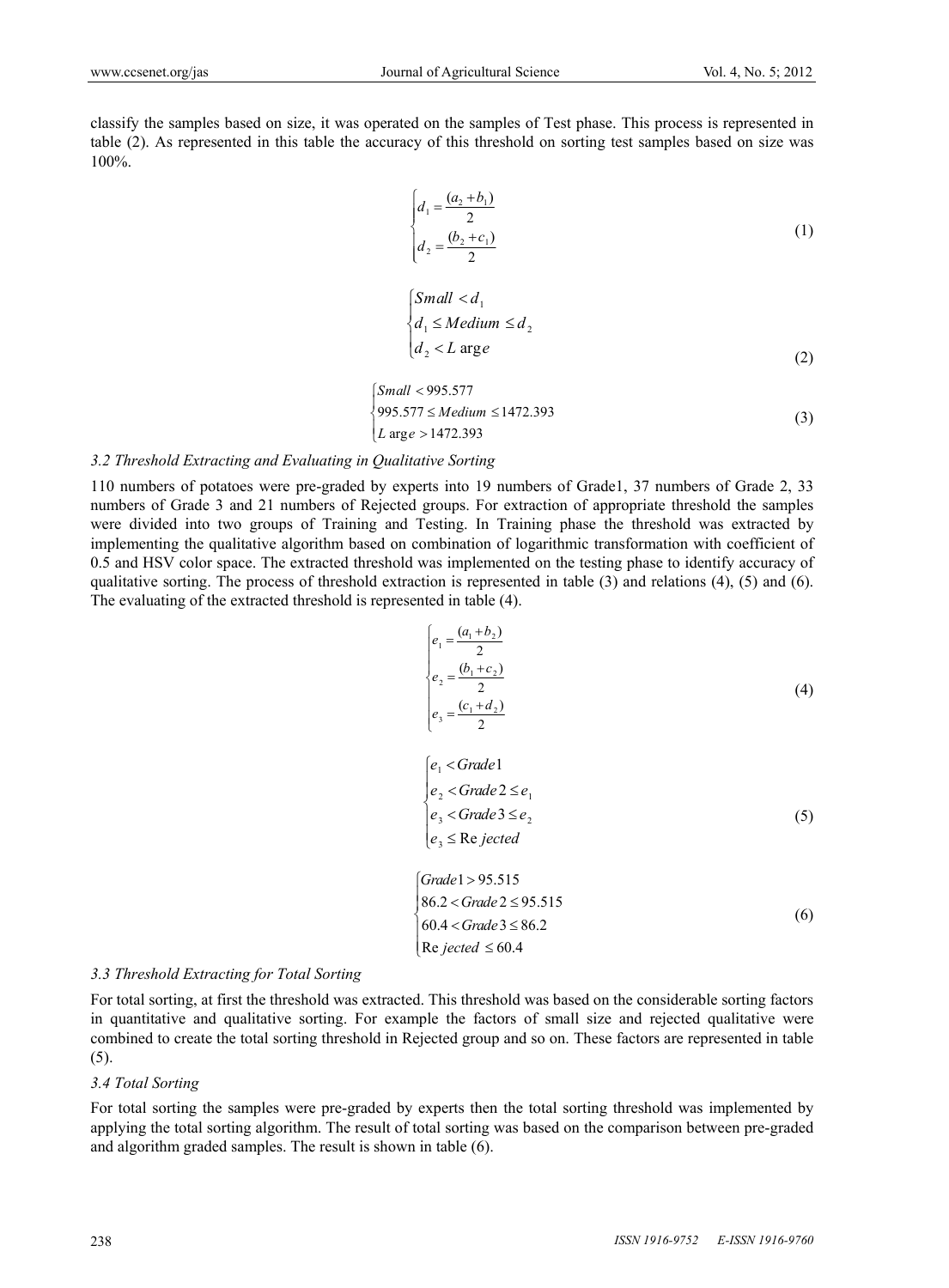### **4. Conclusions**

For total sorting of potato (Agria variety), the quantitative and qualitative sorting was performed. At first step, in the quantitative sorting experts pre-graded the samples and those were divided into two groups of training and testing phases. In the training phase the threshold was extracted based on applying area calculation algorithm. For evaluating the quantitative algorithm, it was evaluating in the domain of testing phase.

For extraction of qualitative threshold, experts pre-graded potatoes based on health percentage. The pre-graded samples were divided into two groups of training and testing phases. The threshold was extracted in training and evaluated in testing phases. Accuracy of threshold evaluating in quantitative sorting based on Area in all three groups of Small, Medium and Large was 100%. The accuracy of qualitative threshold evaluation in groups of Rejected, Grade3, Grade2 and Grade1 was respectively: 100%, 96.97%, 89.19% and 100%.

For total sorting the quantitative and qualitative thresholds were combined. Potatoes were pre-sorted by experts based on both quantitative and qualitative factors. Then the accuracy of total sorting was obtained by comparison between pre-graded and Machine vision grading. The accuracy of total sorting was 96.823%.

#### **References**

Barnes, M. Duckett, T. & Cielniak, G. (2009). Boosting Minimalist Classifiers for Blemish Detection in Potatoes*, 24th International Conference Image and Vision Computing New Zealand,*  http://dx.doi.org/10.1109/IVCNZ.2009.5378372

Deck, S.H., Morrow C.T., Heinemann P.H., & Sommer H. J. (1995). Comparison of neural network and aditional classifier for machine vision inspection of potatoes, *Applied engineering in agriculture*. *11*, 319-326.

FAO. (2008). http://www.potato2008.org/

Heinemann, P.H. Pathare, N.P. & Morrow, C.T. (1996). An automated inspection station for machine-vision grading of potatoes, *Computer Science, Machine Vision and Applications*, *9*(1), 14-19, http://dx.doi.org/10.1007/BF01246635

Laykin S, alchanatis V, Fallik E, & Edan Y. (2002). Image- Processing algorithms for tomato classification. *Transaction of the ASAE*, *45*(3), 851-858.

Miller, B.K., & Delwiche M. J. (1989). A color vision system for peach grading. *Transaction of the ASAE*, *32*, 1484-1490.

Narendra, V.G. & Hareesh, K.S. (2010). Quality Inspection and Grading of Agricultural and Food Products by Computer Vision- A Review, *International Journal of Computer Applications*, *2* (1), 43-65. http://dx.doi.org/10.5120/612-863

Noordam J.C., Otten G. W., Timmermans A.J.M., & Zwol B.v. (2000). High speed potato grading and quality inspection based on a color vision system. *Machine vision applications in industrial inspection*: VIII, Proceedings of SPIE. *3966*, 206-220. http://dx.doi.org/10.1117/12.380075

Rios-Cabrera R, Lopez-Juarez I, Sheng-Jen H. (2008). ANN analysis in a vision approach for potato inspection. *Journal of applied research and technology*, *6*(2), 106-119.

Tao Y., Heinemann P.H., Varghese Z., Morrow C.T., & Sommer H.J. (1995). Machine vision for color inspection of potatoes and apples. *Transactions of the ASAE*, *38*(5), 1555-1561.

Von Beckmann J.W., & Bulley N. R. (1978). Electronic size and color grade for tomatoes. *Transaction of ASAE*, *21*(1), 25-30.

Zhou L, Chalana V, & Kim Y. (1998). PC-based machine vision for real-time computer-aided potato inspection, *International Journal of Imaging Systems and Technology*, 9, 423-433.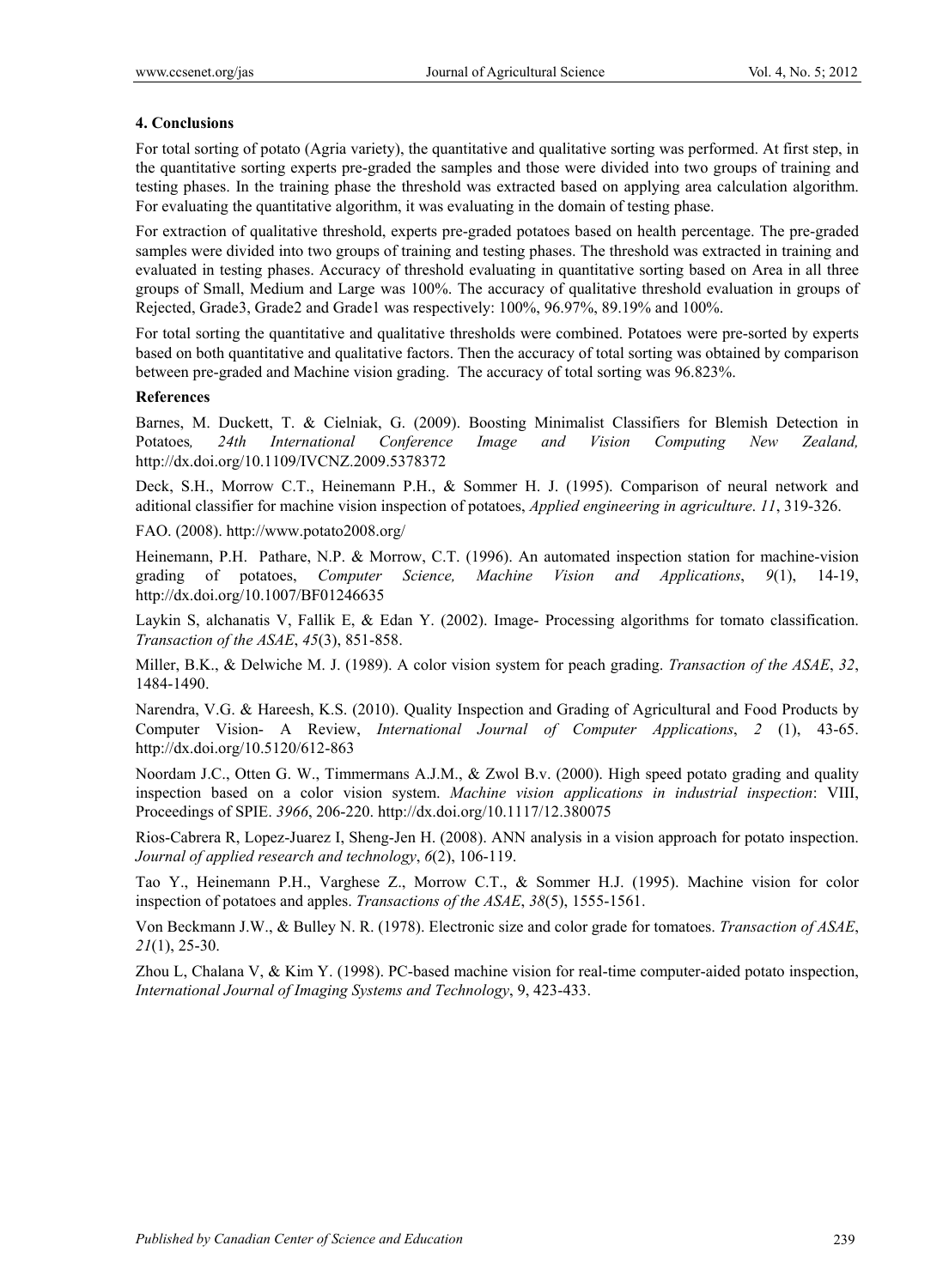|                    |                    | 1747.595312        |
|--------------------|--------------------|--------------------|
|                    |                    | c <sub>2</sub>     |
|                    |                    | 1634.317731        |
|                    | 1310.468393        | c <sub>1</sub>     |
|                    | $\mathbf{b}_2$     | 56.63879032        |
|                    | 1144.331607        | Standard deviation |
|                    | $b1$               | 1690.956522        |
|                    | 83.06839287        | average            |
|                    | Standard deviation | 1668               |
|                    | 1227.4             | 1822               |
|                    | average            | 1651               |
| 846.8224074        | 1214               | 1691               |
| a <sub>2</sub>     | 1208               | 1615               |
| 720.1775926        | 1244               | 1700               |
| a <sub>1</sub>     | 1235               | 1662               |
| 63.32240735        | 1239               | 1642               |
| Standard deviation | 1260               | 1697               |
| 783.5              | 1316               | 1769               |
| Average            | 1312               | 1744               |
| 713                | 1172               | 1660               |
| 754                | 1405               | 1677               |
| 904                | 1124               | 1756               |
| 912                | 1104               | 1769               |
| 790                | 1350               | 1731               |
| 769                | 1104               | 1662               |
| 767                | 1157               | 1717               |
| 728                | 1152               | 1607               |
| 789                | 1271               | 1632               |
| 791                | 1276               | 1613               |
| 752                | 1143               | 1674               |
| 733                | 1262               | 1733               |

Table 1. Threshold extraction of quantitative sorting (Training phase)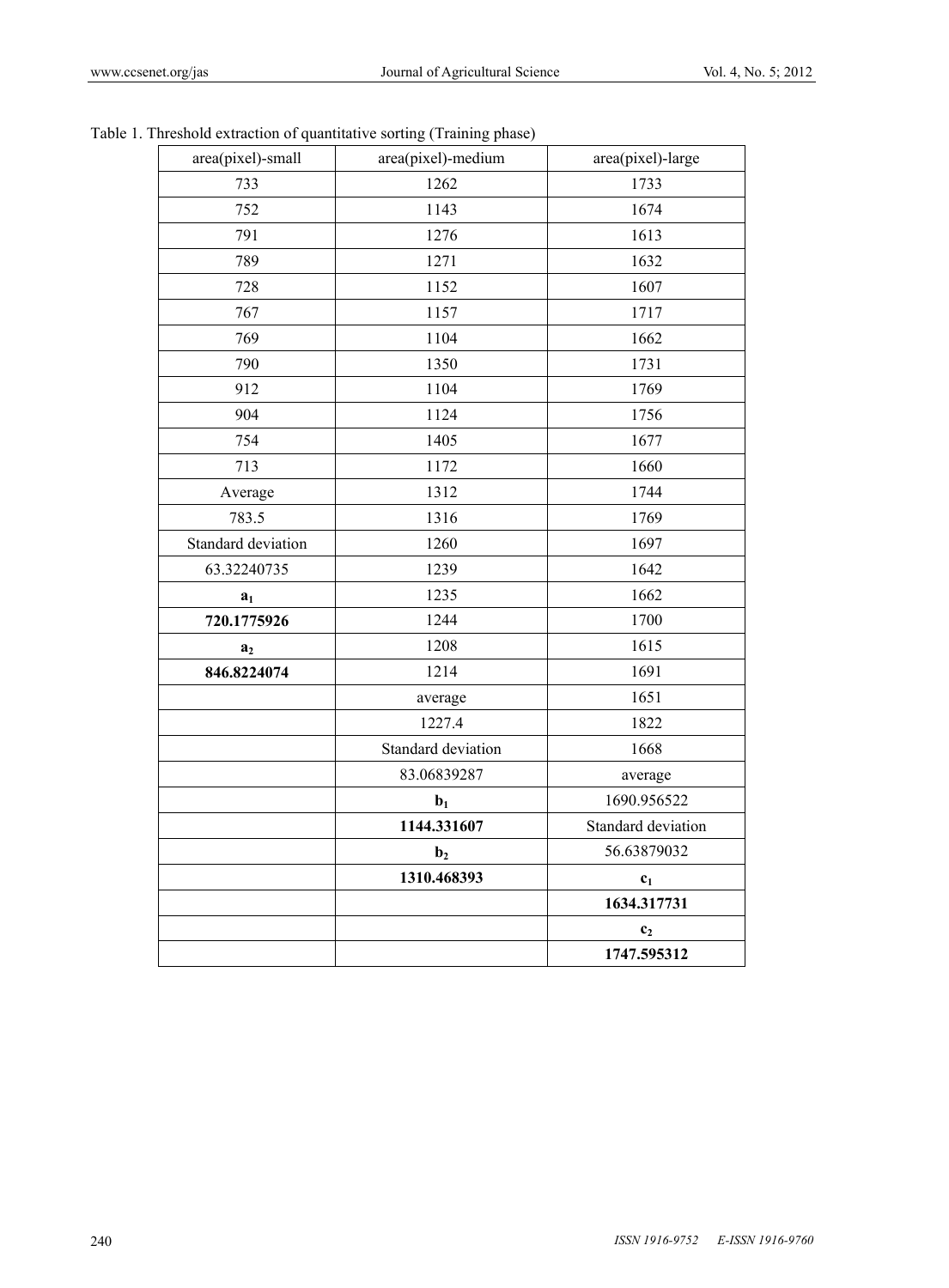| area(pixel)-Small<br>area(pixel)-Medium<br>area(pixel)<br>Large> 1472.393<br>$995.577 \leq Median \leq 1472.393$<br>< 995.577<br>1187<br>1821<br>751<br>1667<br>768<br>1131<br>898<br>1176<br>1906<br>906<br>1171<br>1759<br>902<br>1142<br>1757<br>746<br>1842<br>1133<br>880<br>1296<br>1884<br>722<br>1139<br>1771<br>846<br>1132<br>1728<br>876<br>1151<br>1751<br>1189<br>858<br>1672<br>863<br>1404<br>1715<br>Accuracy = $(12/12)$ *100= 100%<br>1315<br>1843<br>1261<br>1849<br>1162<br>1647<br>1686<br>1170<br>1694<br>1138<br>1686<br>1177 |  |
|------------------------------------------------------------------------------------------------------------------------------------------------------------------------------------------------------------------------------------------------------------------------------------------------------------------------------------------------------------------------------------------------------------------------------------------------------------------------------------------------------------------------------------------------------|--|
|                                                                                                                                                                                                                                                                                                                                                                                                                                                                                                                                                      |  |
|                                                                                                                                                                                                                                                                                                                                                                                                                                                                                                                                                      |  |
|                                                                                                                                                                                                                                                                                                                                                                                                                                                                                                                                                      |  |
|                                                                                                                                                                                                                                                                                                                                                                                                                                                                                                                                                      |  |
|                                                                                                                                                                                                                                                                                                                                                                                                                                                                                                                                                      |  |
|                                                                                                                                                                                                                                                                                                                                                                                                                                                                                                                                                      |  |
|                                                                                                                                                                                                                                                                                                                                                                                                                                                                                                                                                      |  |
|                                                                                                                                                                                                                                                                                                                                                                                                                                                                                                                                                      |  |
|                                                                                                                                                                                                                                                                                                                                                                                                                                                                                                                                                      |  |
|                                                                                                                                                                                                                                                                                                                                                                                                                                                                                                                                                      |  |
|                                                                                                                                                                                                                                                                                                                                                                                                                                                                                                                                                      |  |
|                                                                                                                                                                                                                                                                                                                                                                                                                                                                                                                                                      |  |
|                                                                                                                                                                                                                                                                                                                                                                                                                                                                                                                                                      |  |
|                                                                                                                                                                                                                                                                                                                                                                                                                                                                                                                                                      |  |
|                                                                                                                                                                                                                                                                                                                                                                                                                                                                                                                                                      |  |
|                                                                                                                                                                                                                                                                                                                                                                                                                                                                                                                                                      |  |
|                                                                                                                                                                                                                                                                                                                                                                                                                                                                                                                                                      |  |
|                                                                                                                                                                                                                                                                                                                                                                                                                                                                                                                                                      |  |
|                                                                                                                                                                                                                                                                                                                                                                                                                                                                                                                                                      |  |
|                                                                                                                                                                                                                                                                                                                                                                                                                                                                                                                                                      |  |
| 1206<br>1642                                                                                                                                                                                                                                                                                                                                                                                                                                                                                                                                         |  |
| 1188<br>1653                                                                                                                                                                                                                                                                                                                                                                                                                                                                                                                                         |  |
| Accuracy = $(20/20)$ *100= 100%<br>1637                                                                                                                                                                                                                                                                                                                                                                                                                                                                                                              |  |
| 1867                                                                                                                                                                                                                                                                                                                                                                                                                                                                                                                                                 |  |
| 1769                                                                                                                                                                                                                                                                                                                                                                                                                                                                                                                                                 |  |
| Accuracy = $(23/23)$ *100= 100%                                                                                                                                                                                                                                                                                                                                                                                                                                                                                                                      |  |

Table 2. Threshold testing of quantitative sorting (Testing phase)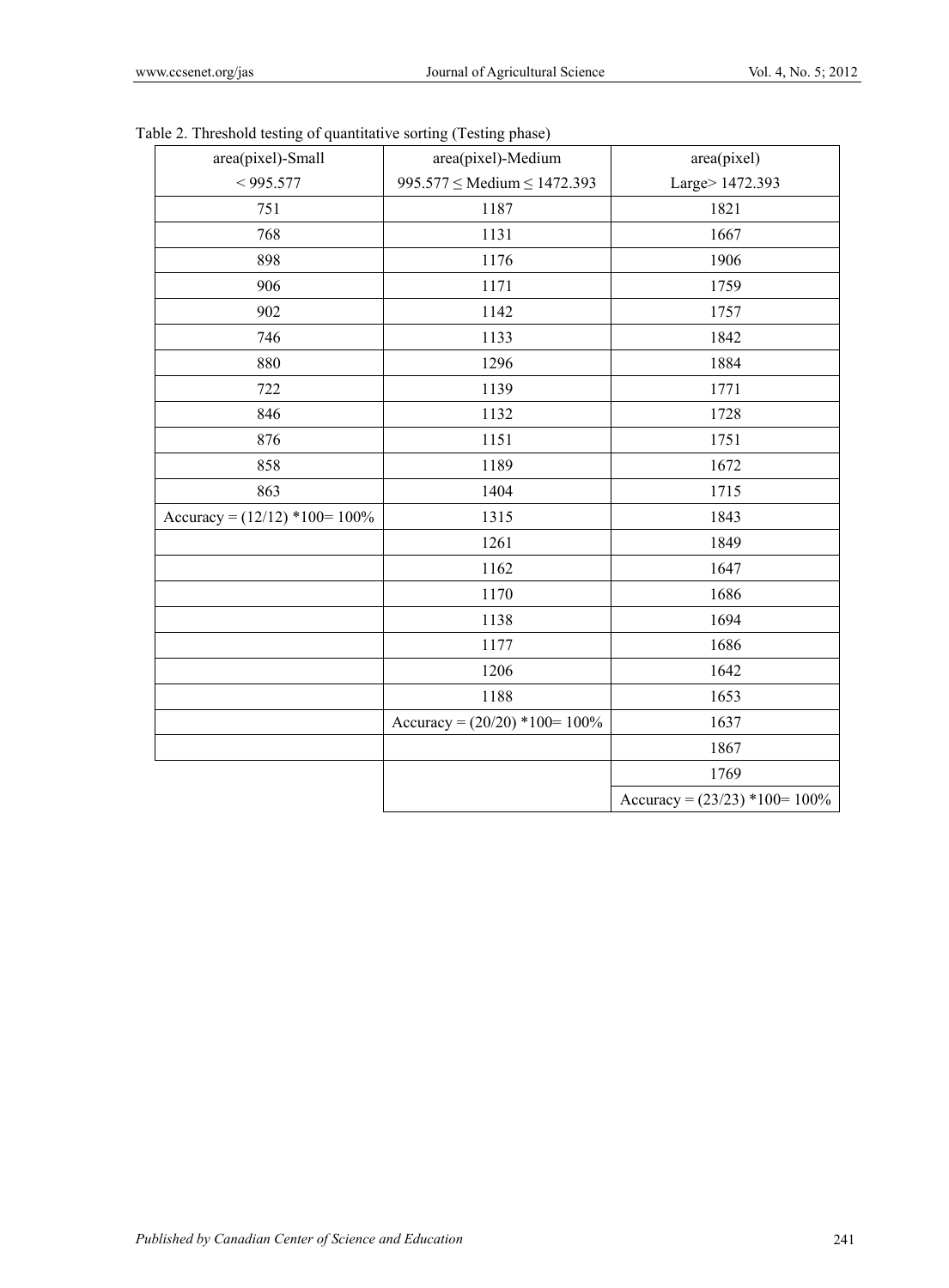| (human view)-rejected<br>(health percentage) | (human view)-<br>Grade3 | (human view)-<br>Grade2 | (human view)-Grade1<br>(health percentage) |
|----------------------------------------------|-------------------------|-------------------------|--------------------------------------------|
|                                              | (health percentage)     | (health percentage)     |                                            |
| 25                                           | $80\,$                  | 90                      | 99                                         |
| 10                                           | 80                      | 95                      | 99                                         |
| 20                                           | 80                      | 90                      | 99                                         |
| 20                                           | 70                      | 90                      | 98                                         |
| 10                                           | 65                      | 90                      | 99                                         |
| 25                                           | 82                      | 90                      | 97                                         |
| $\mathfrak s$                                | 75                      | 90                      | 96                                         |
| 60                                           | 70                      | 90                      | 97                                         |
| 60                                           | 75                      | 92                      | 96                                         |
| $\mathfrak s$                                | 85                      | 90                      | 99                                         |
| $\overline{5}$                               | 70                      | 95                      | 99                                         |
| 5                                            | $70\,$                  | 95                      | 98                                         |
| 5                                            | 85                      | 90                      | 96                                         |
| 5                                            | 78                      | 90                      | 98                                         |
| 50                                           | 80                      | 90                      | 99                                         |
| 60                                           | 75                      | 95                      | 99                                         |
| 45                                           | 85                      | 90                      | 96                                         |
| 45                                           | 80                      | 87                      | 99                                         |
| 50                                           | 69                      | 95                      | 99                                         |
| 50                                           | 65                      | 90                      |                                            |
| 40                                           | 75                      | 90                      | average                                    |
| average                                      | 65                      | 92                      | 98                                         |
| 28.57142857                                  | 75                      | 95                      | std                                        |
| Standard deviation                           | 75                      | 90                      | 1.247219129                                |
| 21.45593491                                  | 85                      | 95                      | $a_1$                                      |
| d <sub>1</sub>                               | 85                      | 90                      | 96.75278087                                |
| 7.115493662                                  | 75                      | 90                      | $\mathbf{a}_2$                             |
| d <sub>2</sub>                               | 85                      | 95                      | 99.24721913                                |
| 50.02736348                                  | 80                      | 95                      |                                            |
|                                              | 80                      | 90                      |                                            |
|                                              | 80                      | 95                      |                                            |
|                                              | 80                      | 90                      |                                            |
|                                              | $80\,$                  | 90                      |                                            |
|                                              | Average                 | 95                      |                                            |
|                                              | 76.93939394             | 95                      |                                            |
|                                              | Standard deviation      | 90                      |                                            |
|                                              | 6.174237777             | 95                      |                                            |
|                                              | $c_1$                   | average                 |                                            |
|                                              | 70.76515616             | 91.78378378             |                                            |
|                                              | c <sub>2</sub>          | Standard deviation      |                                            |
|                                              | 83.11363172             | 2.495942654             |                                            |
|                                              |                         | $b_1$                   |                                            |
|                                              |                         | 89.28784113             |                                            |
|                                              |                         | b <sub>2</sub>          |                                            |
|                                              |                         | 94.27972644             |                                            |

## Table 3. Threshold extraction of qualitative sorting (Training phase)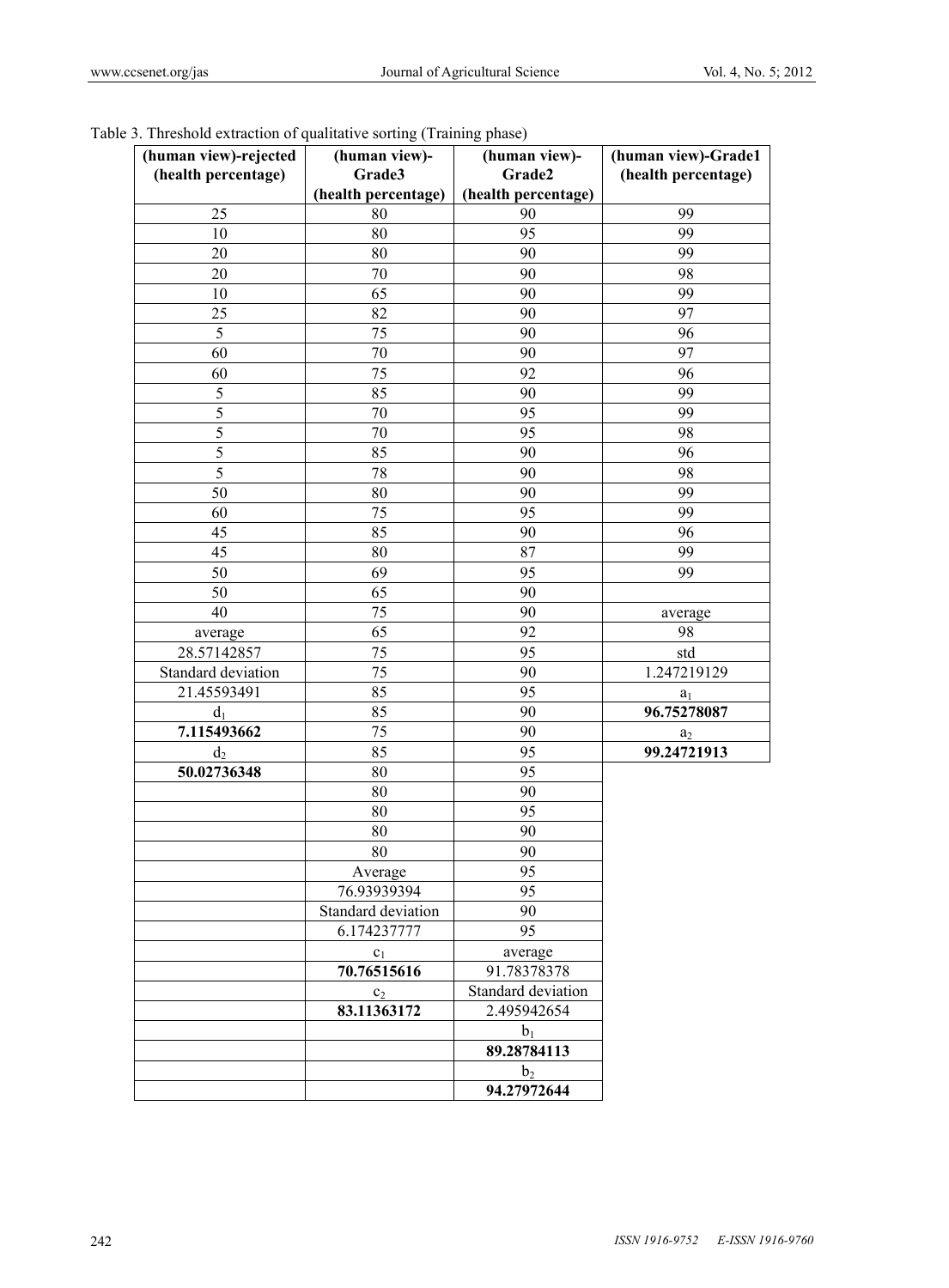| (health percentage)-rejected | (health percentage)-    | (health percentage)-    | (health percentage)-    |
|------------------------------|-------------------------|-------------------------|-------------------------|
| (Number of Health pixels/    | Grade3                  | Grade2                  | Grade1                  |
| Total number of pixels)      | (Number of Health       | (Number of Health       | (Number of Health       |
|                              | pixels/                 | pixels/                 | pixels/                 |
|                              | Total number of pixels) | Total number of pixels) | Total number of pixels) |
| 20.1553                      | 83.5431                 | 87.1497                 | 99.0986                 |
| 13.0995                      | 86.1749                 | 94.645                  | 99.77                   |
| 18.211                       | 80.6414                 | 87.4319                 | 96.9561                 |
| 25.1762                      | 65.9125                 | 87.3727                 | 98.56                   |
| 11.5349                      | 64.946                  | 90.3589                 | 99.9294                 |
| 23.0401                      | 82.6749                 | 93.334                  | 98.3951                 |
| 6.551                        | 74.1197                 | 91.0322                 | 98.6167                 |
| 58.8319                      | 63.4823                 | 93.6128                 | 99.4219                 |
| 53.9572                      | 75.3461                 | 93.3604                 | 98.0658                 |
| 4.8508                       | 85.0422                 | 89.7911                 | 99.9364                 |
| 7.2305                       | 70.8654                 | 94.597                  | 95.8273                 |
| 7.51                         | 70.3478                 | 89.2337                 | 99.8734                 |
| 5.9045                       | 85.1685                 | 95.0175                 | 99.3953                 |
| 6.2938                       | 78.427                  | 90.7863                 | 96.4363                 |
| 50.2566                      | 85.4629                 | 93.3224                 | 96.916                  |
| 59.5977                      | 76.7409                 | 97.788                  | 97.4325                 |
| 43.284                       | 86.8638                 | 95.2524                 | 98.2297                 |
| 44.2339                      | 82.932                  | 95.5812                 | 97.2447                 |
| 41.9844                      | 66.3643                 | 94.0955                 | 97.8712                 |
| 49.0085                      | 63.1006                 | 89.1813                 | Accuracy=               |
|                              |                         |                         | $(19/19)*100=$          |
|                              |                         |                         | 100%                    |
| 38.6844                      | 74.9371                 | 90.047                  |                         |
| Accuracy=<br>$(21/21)*100=$  | 68.9122                 | 95.6853                 |                         |
| 100%                         |                         |                         |                         |
|                              | 70.9904                 | 93.3337                 |                         |
|                              | 72.8676                 | 90.8269                 |                         |
|                              | 84.1387                 | 94.1113                 |                         |
|                              | 85.7621                 | 95.5333                 |                         |
|                              | 73.7673                 | 92.7041                 |                         |
|                              | 84.5446                 | 94.2953                 |                         |
|                              | 82.7207                 | 91.679                  |                         |
|                              | 80.4025                 | 91.1989                 |                         |
|                              | 81.8617                 | 92.7999                 |                         |
|                              | 78.485                  | 91.4539                 |                         |
|                              | 85.8554                 | 89.173                  |                         |
|                              | Accuracy=               | 92.8917                 |                         |
|                              | $(32/33)*100=$          |                         |                         |
|                              | 96.97%                  |                         |                         |
|                              |                         | 94.0328                 |                         |
|                              |                         | 91.8102                 |                         |
|                              |                         | 94.9083                 |                         |
|                              |                         | Accuracy=               |                         |
|                              |                         | $(33/37)*100=$          |                         |
|                              |                         | 89.19%                  |                         |

Table 4. Threshold testing of qualitative sorting (Testing phase)